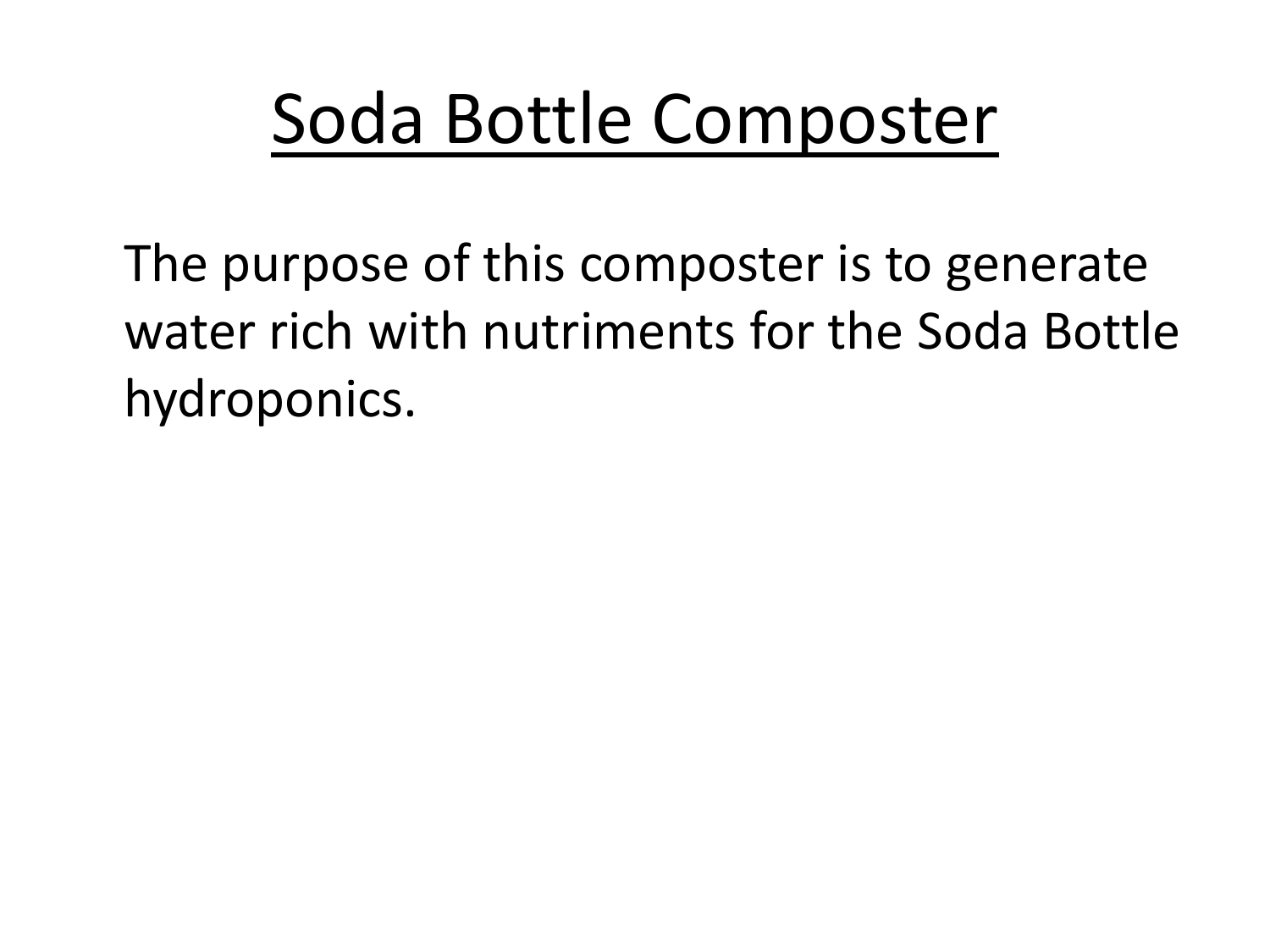## **Soda Bottle Composting**

You will need three 2 liter soda bottles. Parts needed from bottles:

- Base to collect water.
- Container to hold compost



• Cover to seal compost with a cap that has two holes. One for a vent tube. The other for a string to retrieve the thermometer.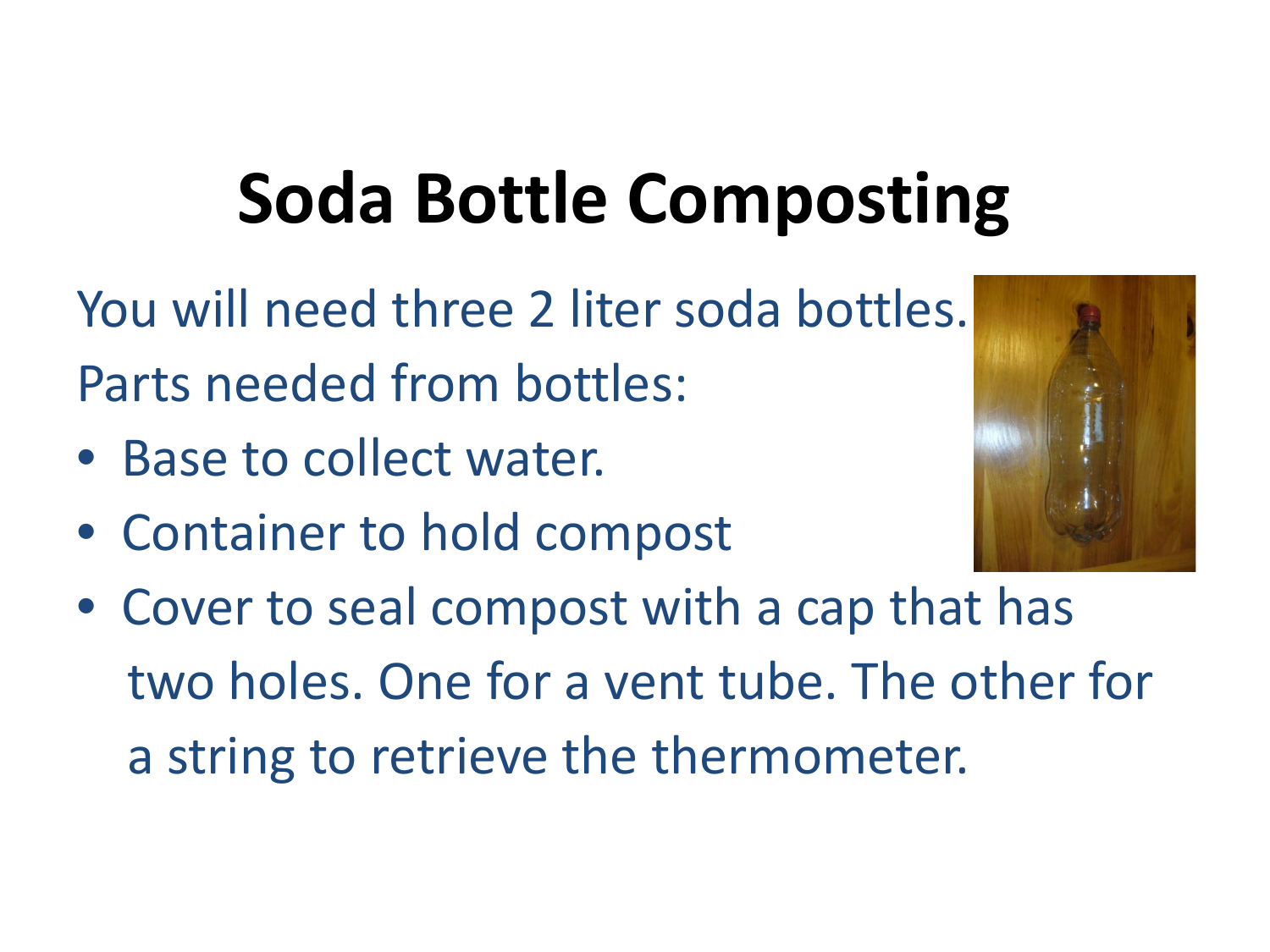

**Cut the top off with a knife. Drill a quarter inch hole in the center of bottom . Then drill about eight 3/16 holes between and on the legs of the composter bottles. They should be about an inch above the bottom.**

Use an exacto knife, utility knife or a scissor to cut the bottle. Draw a line with a maker around the cutting area. Use this bottle for composter. Get rid of this top. Cut a second bottle one inch below the top of the label area. This will be the top of the composter. Drill holes in cap for vent tube and string to retrieve thermometer.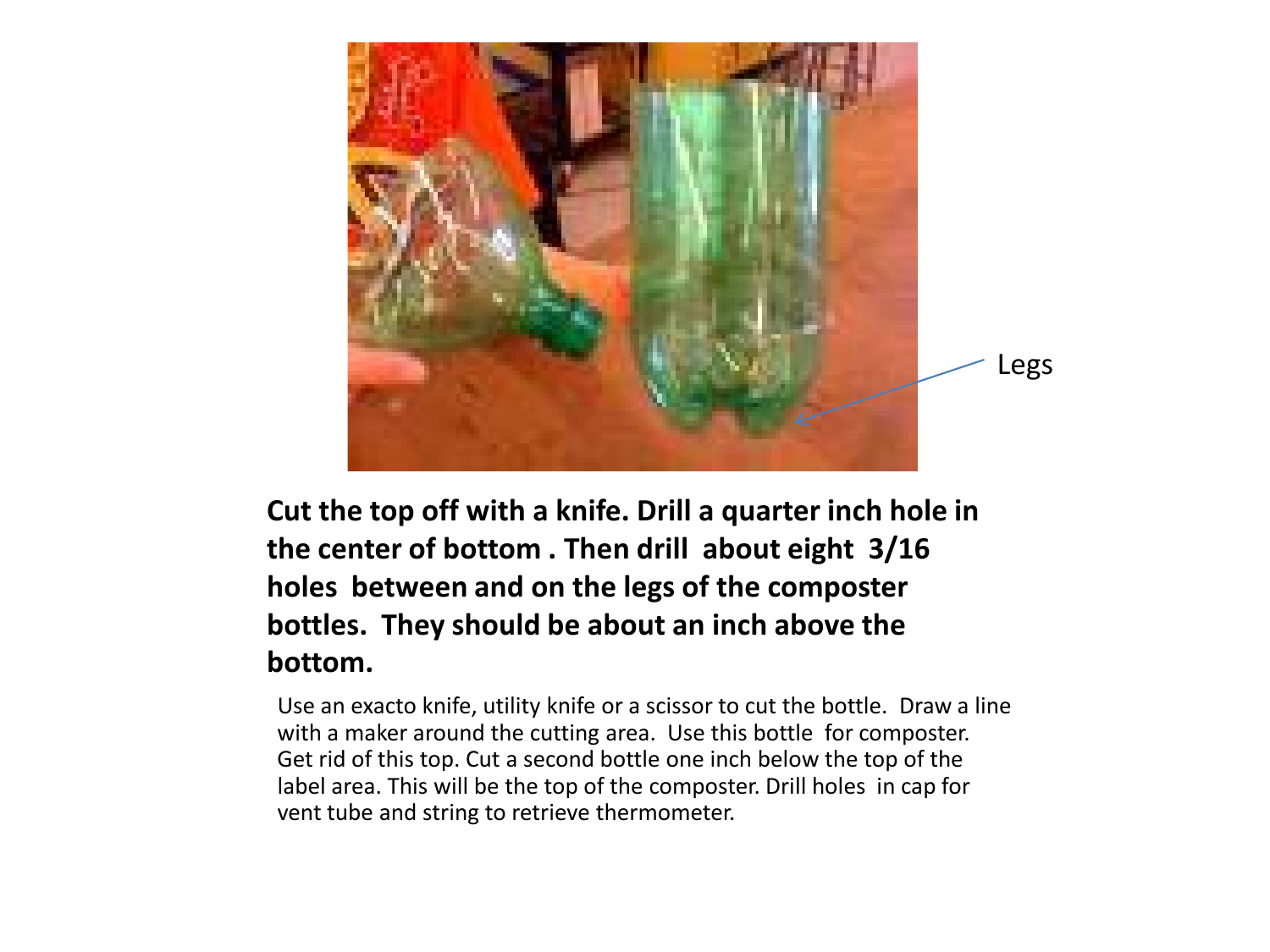## PARTS



Note: The base goes into the bottom of composter "legs up" to support the strainer. The water holder shown in the next slide, goes under the composter to catch the draining water .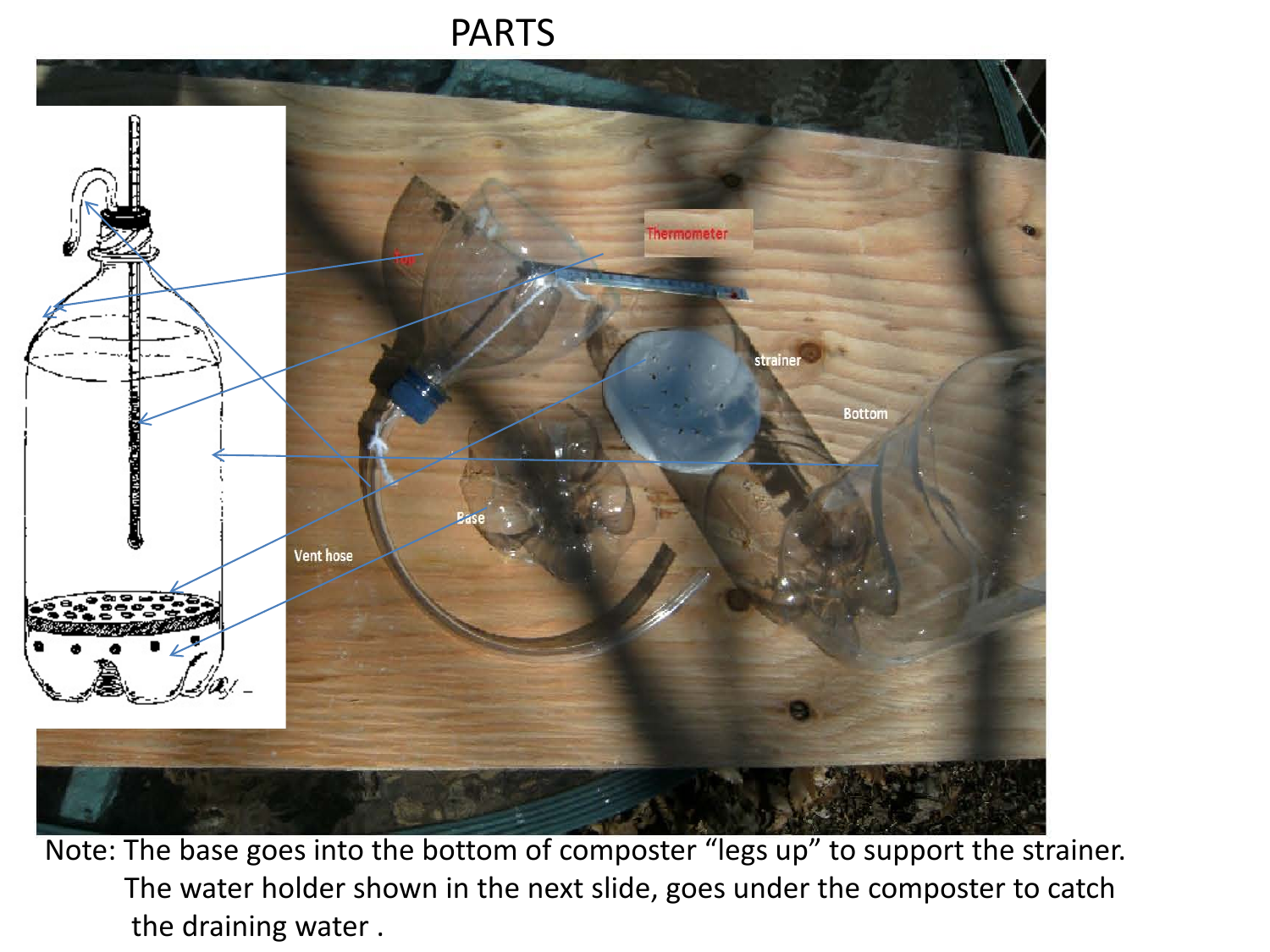Water holder slides over the bottom of the composter and stops about the point of the bottom of label area.

There needs to be holes near the top of the water holder to allow air to travel up into the composter.

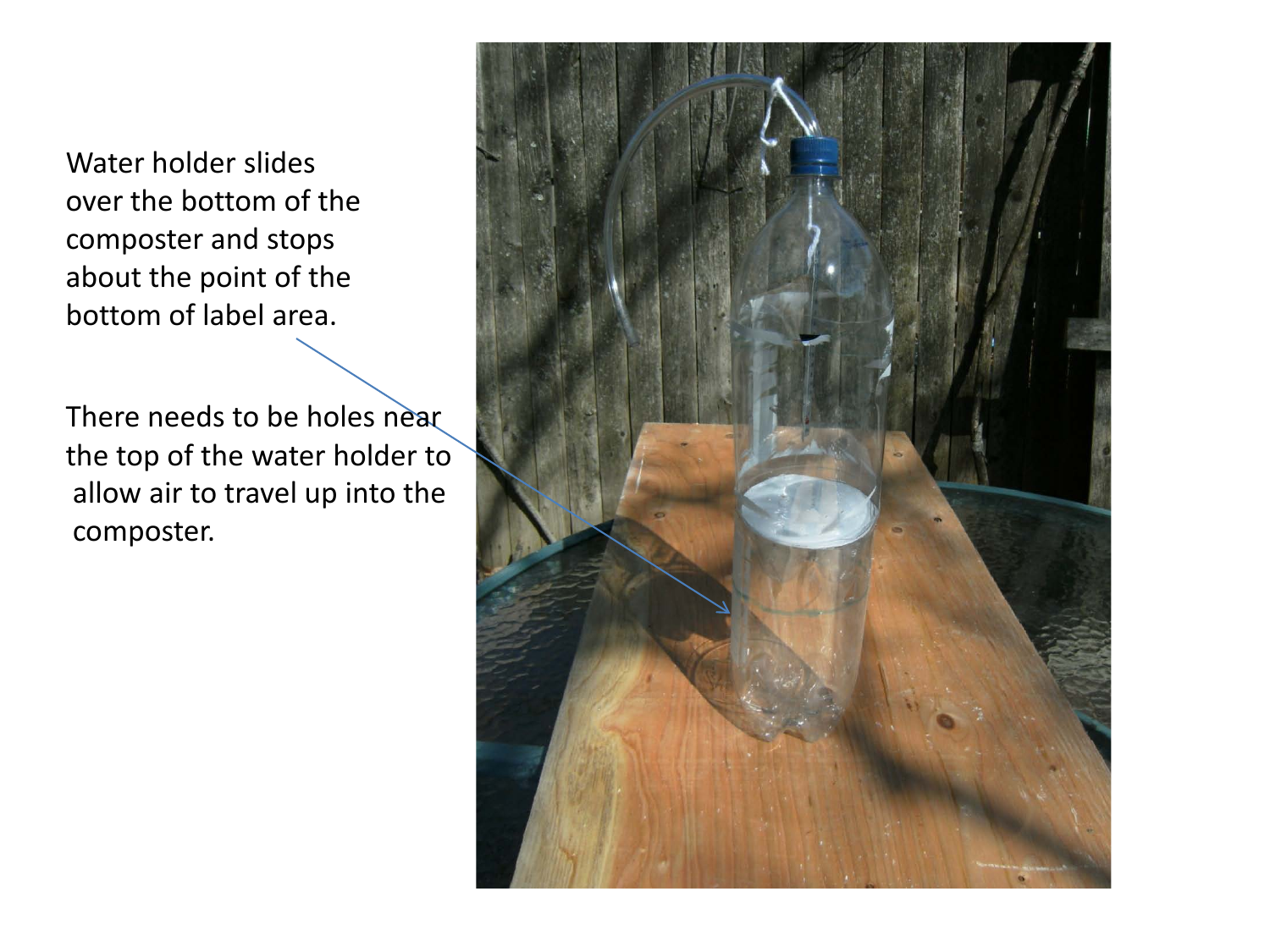## Co post g suggested g ed e ts

**Grass Clipping and** Leaves

Saw Dust

Vegtables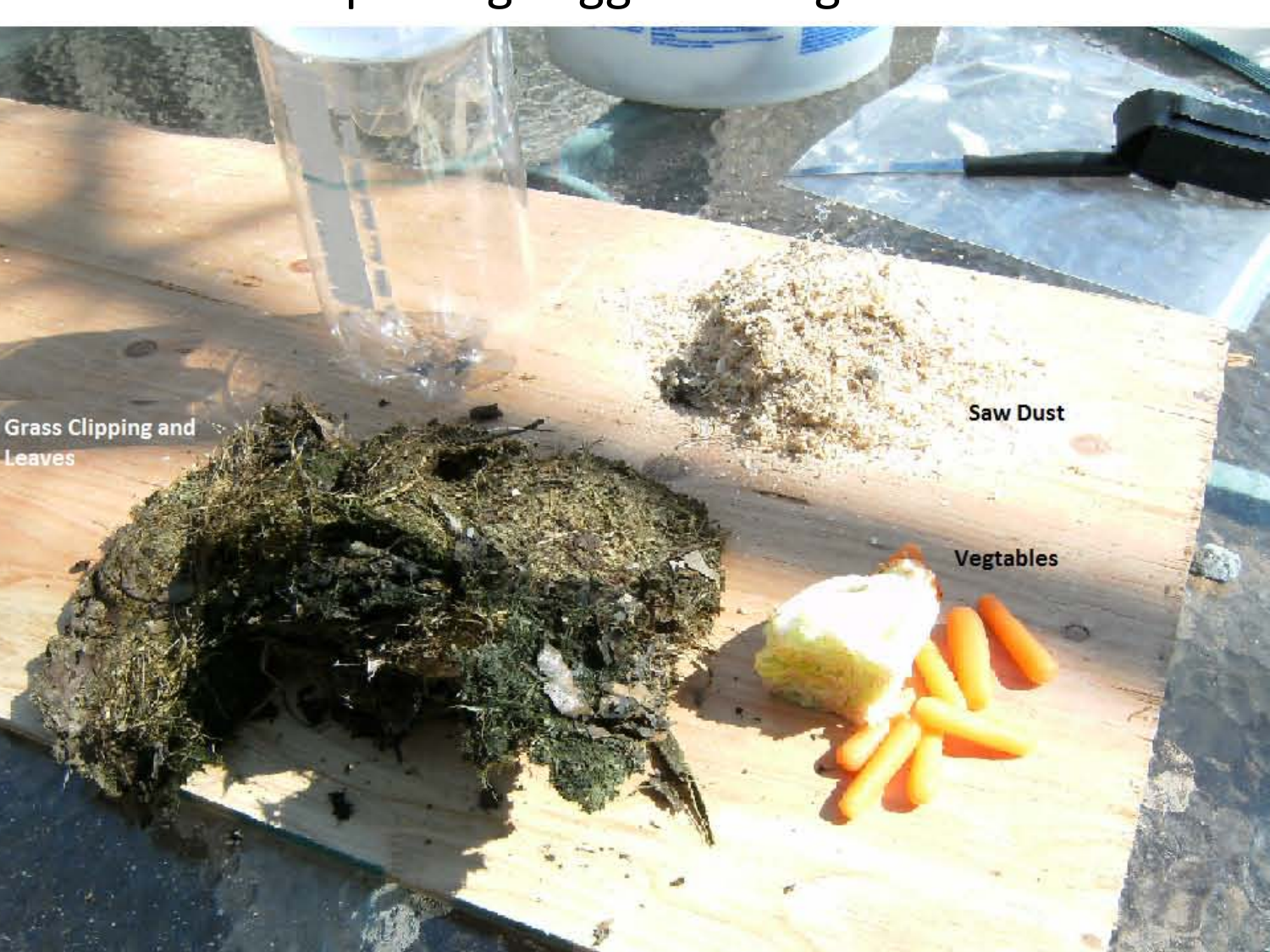Composter pictured with: the vent tube, cover, cap, thermometer, strainer, base for strainer, drain hole in the center of composter bottom, about 8 holes between and on the legs of the bottle

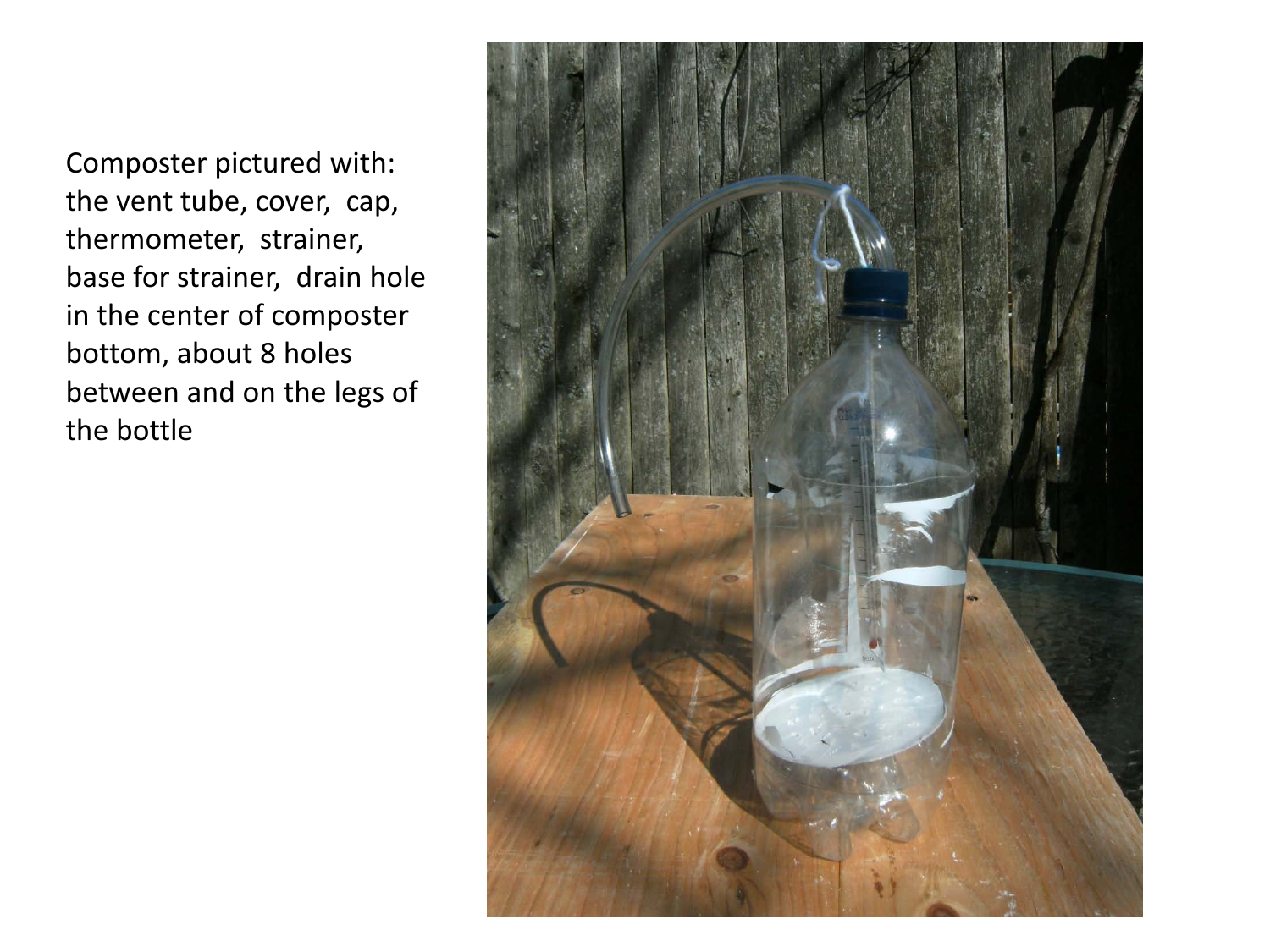

Composter with the mix of vegetables, grass clipping, saw dust and water.